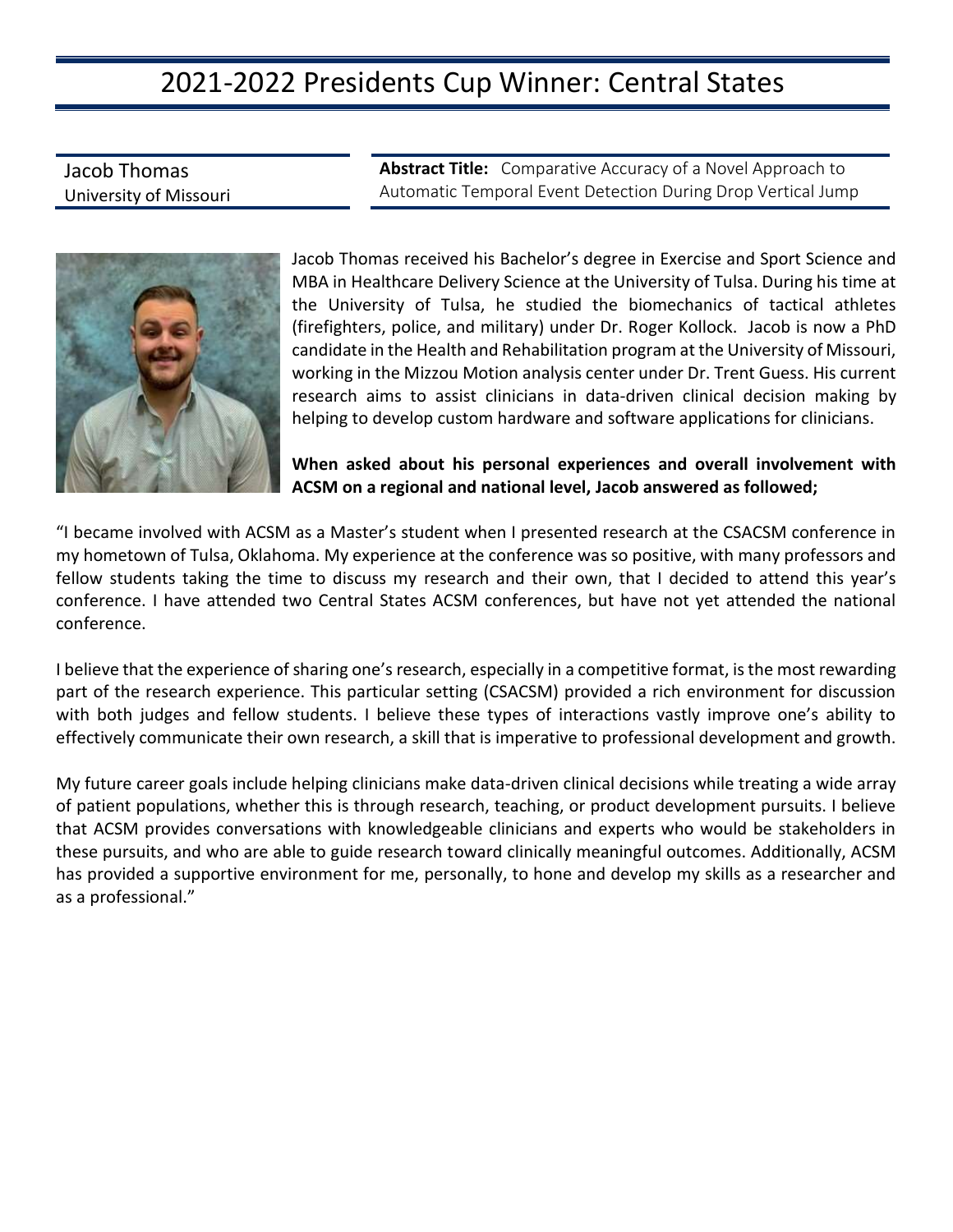# 2021-2022 Presidents Cup Winner: Greater New York

Nick Dvorscak State University of New York at Plattsburgh

**Abstract Title:** Shoulder Arthroscopy With Versus Without Suprascapular Nerve Release: Clinical Translation For Elite Volleyball Athletes



My name is Nick Dvorscak and I am an undergraduate student at SUNY Plattsburgh in the Fitness and Wellness Leadership program. I am an ACSM certified Personal Trainer and have been training faculty members here at my university for 6 months now. I am actively involved in staying up to date with current ACSM research and literature regarding exercise, specifically with covid-related implications on exercise.

**When asked about her personal experiences and overall involvement with ACSM on a regional and national level, Nick answered as followed;**

**How did you become involved with ACSM?** I became ACSM certified as a personal trainer as it was a requirement for my undergraduate degree.

**What regional or national ACSM conferences have you attended?** ACSM Greater New York Chapter conference fall 2021.

**How has participating in ACSM and the President's Cup Competition influenced your graduate training and experience?** The fall conference at NYU Langone hospital was a phenomenal experience taking part as a presenter and enhanced my presentation skills while having the opportunity to listen and engage with other highly inspiring instructors and mentors of their studies in the field of exercise science.

**What are your future career goals and how do you see ACSM being a part of your future?** In the future, I would like to be more involved with research and continue to stay up to date on the latest and most effective research-backed methods of exercise science. As I plan to graduate this May, I would like to take the ACSM Exercise Physiology exam to become certified so I can work with those who may have some health complications or compromisation to help bring longevity and promote health and wellness.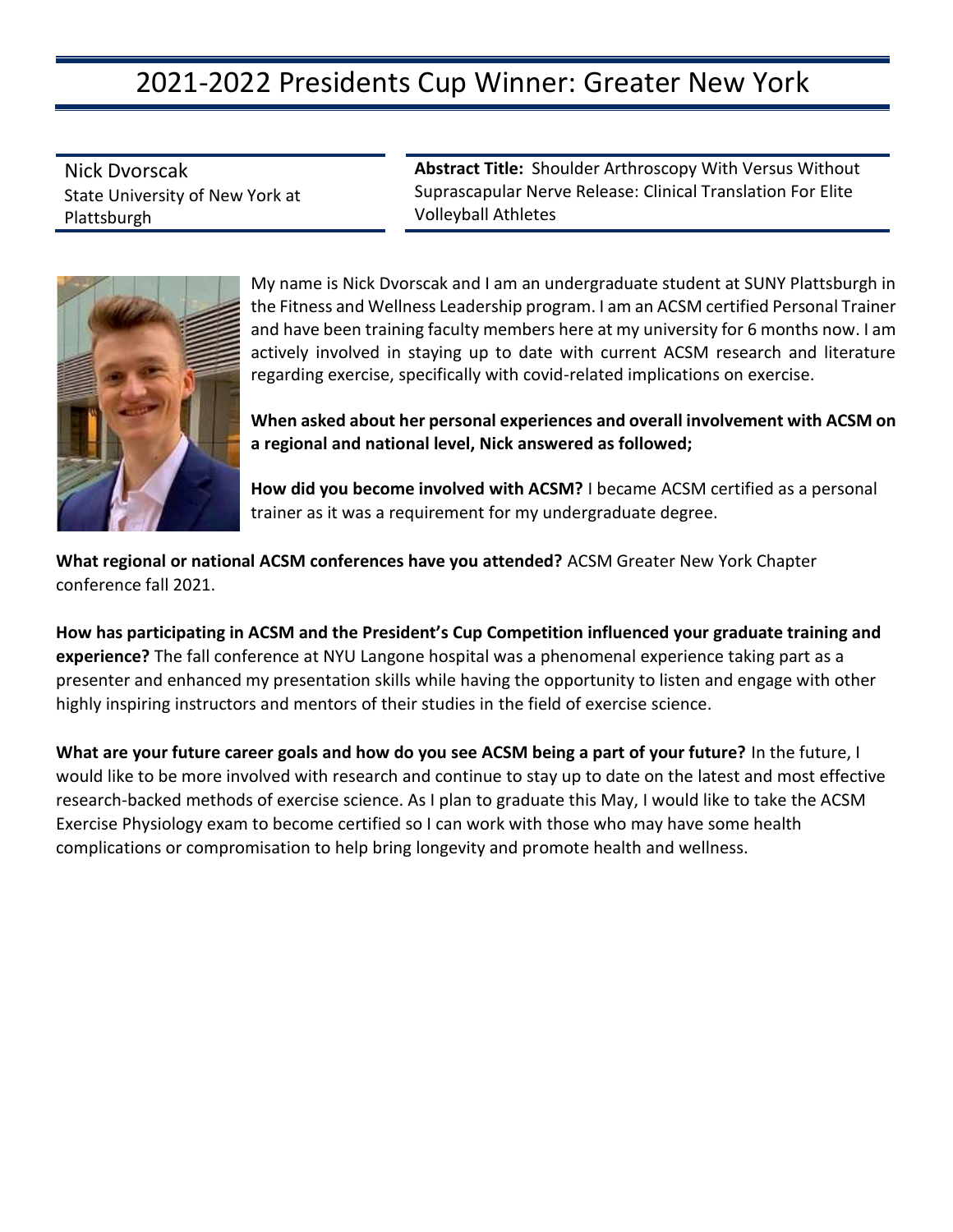## 2021-2022 Presidents Cup Winner: Mid-Atlantic

Andrew R. Heckel Syracuse University

**Abstract Title:** Ambulatory Arterial Stiffness, Salivary Inflammation, and Physical Activity in Young Adults With and Without COVID-19

My name is Andrew Heckel and I am a first year PhD student in the Department of Exercise Science at Syracuse University. I grew up in Jacksonville, FL and completed my undergraduate degree at Florida State University, prior to moving to Syracuse, NY for graduate school. At Syracuse University, I am working in the Human Performance Laboratory under Dr. Kevin Heffernan and my primary research interests are in studying cardiovascular physiology. We are currently working on an extension of my master's thesis project examining the effects of COVID-19 on the cardiovascular system. In the future, I hope to complete my PhD at Syracuse University before continuing to pursue aspirations in teaching and research.

**When asked about his personal experiences and overall involvement with ACSM on a regional and national level, Andrew answered as followed;** 

"I became involved in ACSM during the beginning of my master's degree in

Fall 2019 when I attended my first regional conference (MARC-ACSM). I had a fun experience being able to attend the conference and I was really excited to see my fellow graduate students at Syracuse University presenting at the conference. After that, I was fortunate enough to be able to submit an abstract to the national conference and have been very happy to attend regional and national ACSM conferences since then."

#### **What regional or national ACSM conferences have you attended?**

- Mid-Atlantic Regional Conference: 2019 (attendee), 2020 (student presenter), 2021 (student presenter)
- New England Regional Conference: 2021 (attendee)
- National American College of Sports Medicine Annual Meeting: 2020 (student presenter), 2021 (student presenter)

"Participating in ACSM has encouraged me to become more involved in graduate student research and has led me to pursuing more graduate research projects. After presenting at the MARC-ACSM conference, I decided to pursue a master's thesis project, which has led me to pursuing my current research interests on the effects of COVID-19 on the cardiovascular system.

In the future, I hope to one day become a University professor and continue to pursue research and teaching endeavors. I am looking forward to future regional and national ACSM conferences where I hope to be able to share my research and become an active part of the ACSM community."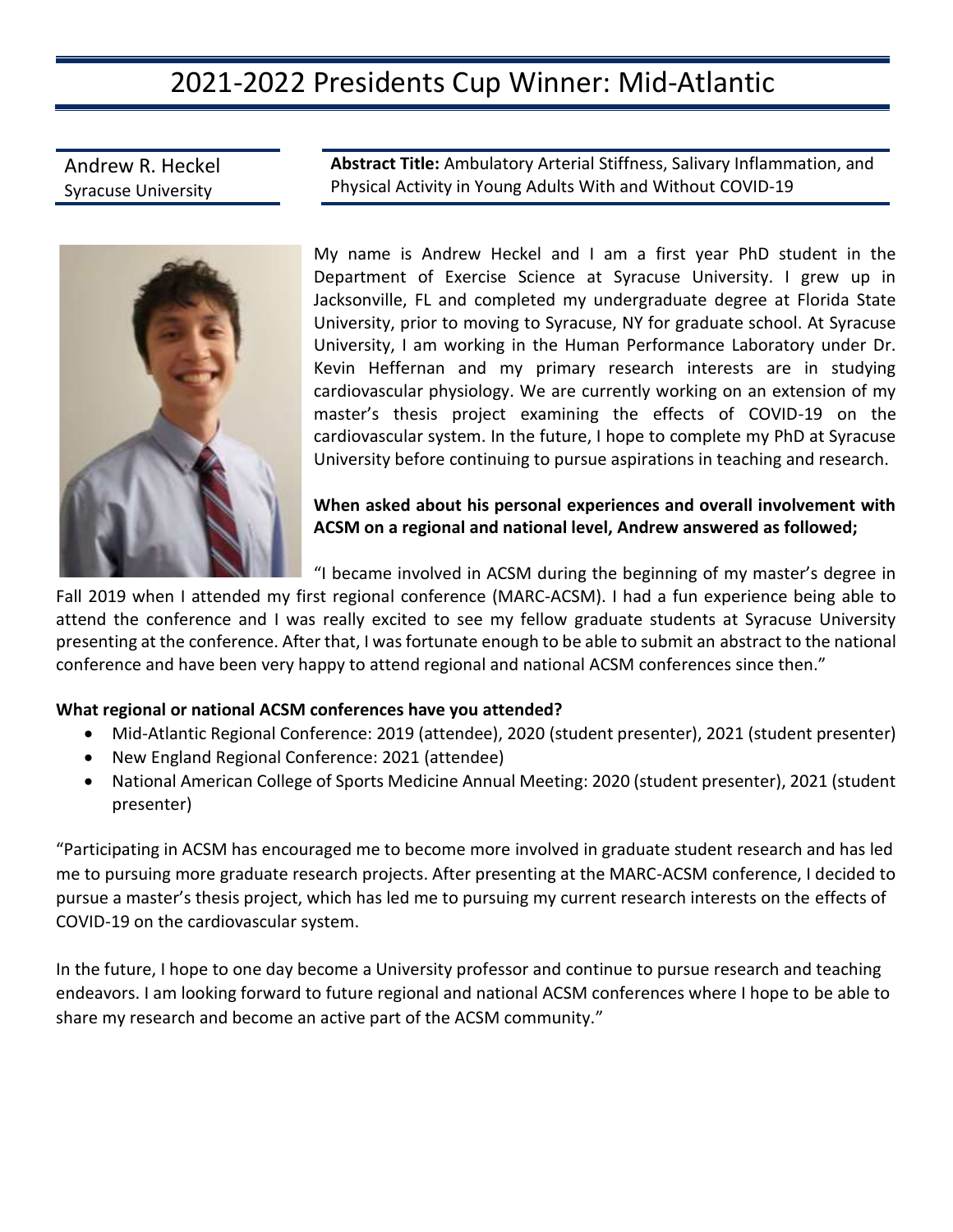#### 2021-2022 Presidents Cup Winner: Midwest

**Abstract Title:** Exercise is Medicine® on Campus: A National Analysis

Isaac M. Lennox Michigan Technological University



I am originally from Sault, Ste. Marie, Ontario, Canada. Completed my BS – Kinesiology in May 2021 at Lake Superior State University in Sault Ste. Marie, Michigan. I was a member of the Division 2 Men's Golf Team for 4 years.

Currently, I am a MS – Kinesiology candidate at Michigan Technological University, where I am studying in the Exercise Physiology Laboratory under the advisement of Dr. Steven Elmer. I am currently researching Exercise is Medicine on Campus (EIM-OC) – specifically the implications for rural health. I am a graduate teaching assistant (GTA) with experience teaching coursework in the field of exercise physiology, and exercise assessment and prescription.

#### **When asked about his personal experiences and overall involvement with ACSM on a regional and national level, Isaac answered as followed;**

"As a member of the Kinesiology Club at Lake Superior State University during my undergraduate degree, I was introduced to Exercise is Medicine, as well as the ACSM. I officially became an ACSM student member in the Summer of 2021 after listening to Robert Sallis, MD, present "Exercise is Medicine: Merging Fitness and Healthcare during COVID-19 and Beyond" at the UP Health Science and Medicine Lecture at Michigan Technological University. After Dr. Sallis' lecture, I was inspired to associate myself with the ACSM. I attended the MWACSM regional conference in the Fall of 2021.

Participating in ACSM and the President's Cup Competition has influenced my experience as a graduate student by providing me the opportunity to share my passion for physical activity with others not only in the MWACSM regional chapter, but now during the ACSM Annual meeting. It has provided me with the opportunity to associate myself with EIM-OC representatives across Michigan as we work to leverage physical activity on campuses across the country.

I aspire to go to medical school after completion of my MS degree to become a sports medicine physician. I see ACSM being a part of my future as I dream to affiliate myself with ACSM as a practicing physician, merging evidence-based research into my practice while integrating exercise as a form of medicine for my patients. The ACSM is the perfect organization to affiliate myself as I prospectively work towards bringing practical applications of kinesiology and sports medicine into the lives of my patients."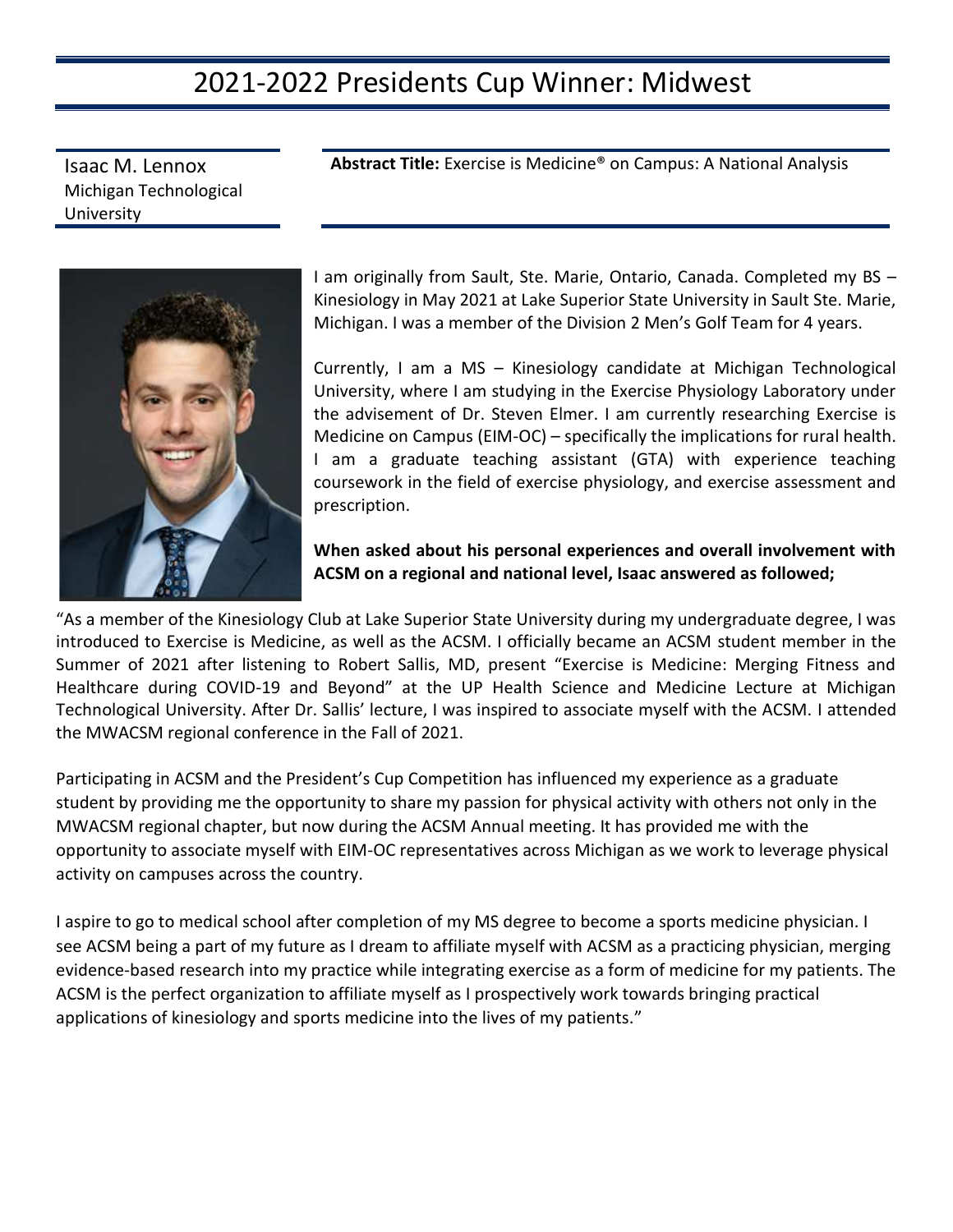# 2021-2022 Presidents Cup Winner: New England

Khara James Northeastern University

**Abstract Title:** Relation of Strength Training Participation to Incident Knee Replacement: The Multicenter Osteoarthritis Study

Khara is a 3<sup>rd</sup> year PhD student in the Human Movement and Rehabilitation Science Program at Northeastern University. She received her BS and MS degrees from the University of Pittsburgh in Exercise Science and Health, Physical Activity, and Chronic Disease. Khara's research interests include physical activity and exercise as they relate to maximizing function in aging adults with musculoskeletal pathologies. As a member of the Musculoskeletal Epidemiology and Biomechanics Laboratory (PI: Stefanik), her current research is focused on the integration of clinical gait biomechanics and epidemiology to better understand its application to physical activity interventions that prevent or delay the progression of knee osteoarthritis.

**When asked about her personal experiences and overall involvement with ACSM on a regional and national level, Khara answered as followed;**

"I became involved with ACSM as an undergraduate student (University of Pittsburgh) studying for my certifications as a group exercise instructor and exercise physiologist. I attended the 2021 NEACSM conference and San Diego will be my first national ACSM conference!

Participating in ACSM and the President's Cup Competition has provided me with invaluable opportunities in grant writing and disseminating research in written and oral formats.

My short-term career goals upon completion of my PhD are to pursue a postdoctoral fellowship and tenuretrack faculty position at a research-intensive institution. My long-term career goal is to establish a line of research focused on developing clinical interventions that facilitate adults with knee OA to lead healthier, more active lives. I look forward to networking within the ACSM community and learning from my colleagues at future conferences, continuing education courses, brown bag series, and journal publications!"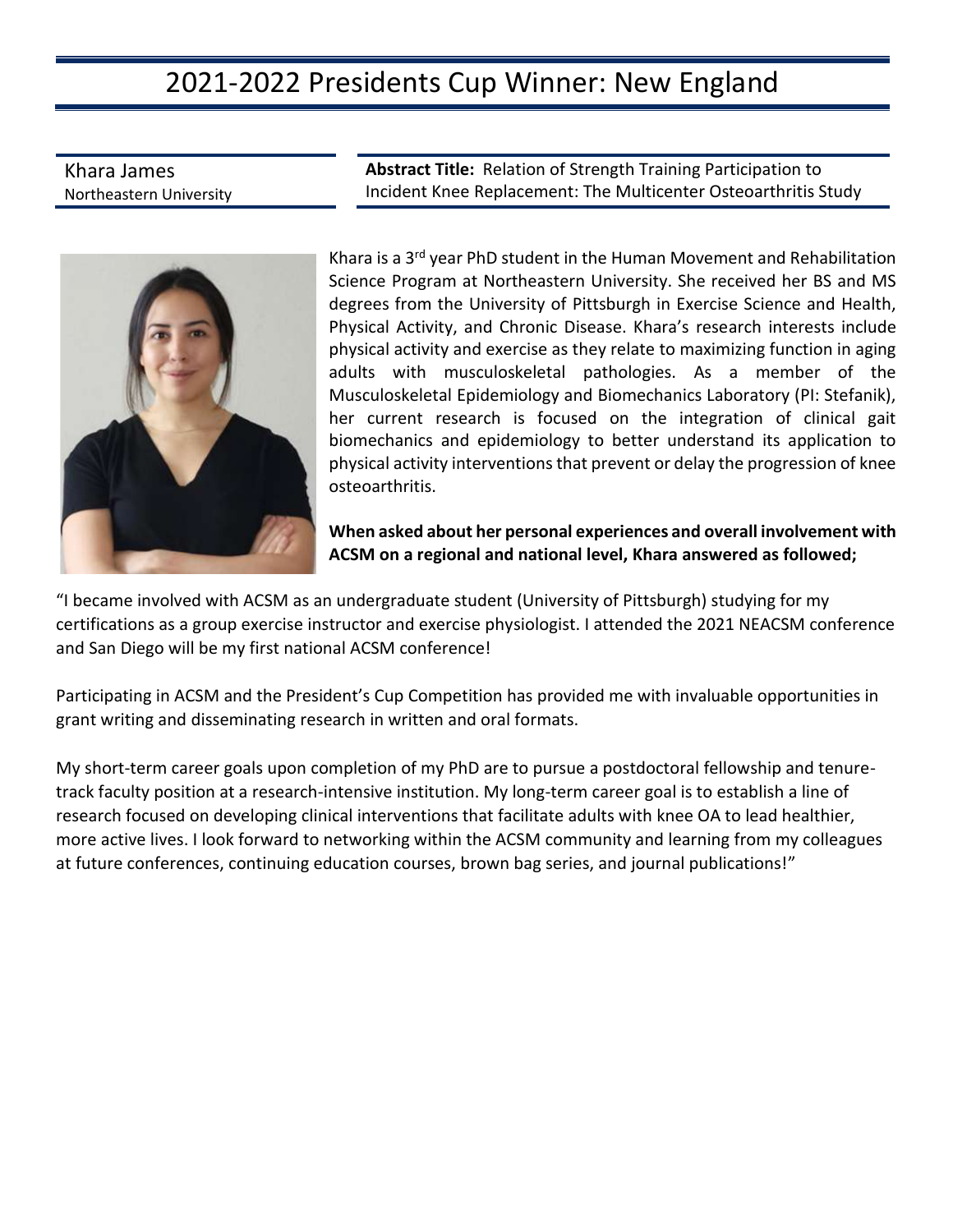## 2021-2022 Presidents Cup Winner: Northland

Adam Bradley North Dakota State University **Abstract Title:** Body-Composition and Blood Lipid Changes Following 6-Weeks of Aerobic Exercise and Energy Restriction



Adam is a teacher, researcher, and coach originally from Dubuque, Iowa. He played football at Iowa State University where he earned his bachelor's degree in Kinesiology. Adam then graduated from the University of Louisiana with a master's degree in Kinesiology. He is currently pursuing his PhD in Exercise Science and Nutrition at North Dakota State University, where he teaches and conducts human performance research.

In addition to his education, Adam is a certified strength and conditioning specialist (CSCS) through the National Strength and Conditioning Association (NSCA) and holds his Strength and Conditioning Coach Certified (SCCC) through the Collegiate Strength and Conditioning Coaches Association (CSCCa).

Adam has served in a variety of strength and conditioning roles at several major NCAA Division I universities: Iowa State University, the University of Texas, and

the University of Louisiana. He provides professional coaching services through his company, Bradley Barbell LLC.

#### **When asked about her personal experiences and overall involvement with ACSM on a regional and national level, Adam answered as followed;**

"I first became involved with ACSM in 2019 through my advisor, Dr. Kyle Hackney. We worked together to submit a poster to the 2020 Northland ACSM conference which was ultimately cancelled due to COVID-19. I attended the 2022 online Northland ACSM conference. This will be my first national ACSM conference.

The Northland ACSM conference was my first experience presenting research outside of the classroom setting. Participating in the President's Cup Competition has provided me the opportunity to refine my dissemination skills and grow my CV.

Due to my background in strength and conditioning, I hope to work in a role where I can teach and perform research while still being involved with collegiate athletics. I plan to apply for ACSM grants as well as submit to ACSM journals in the future."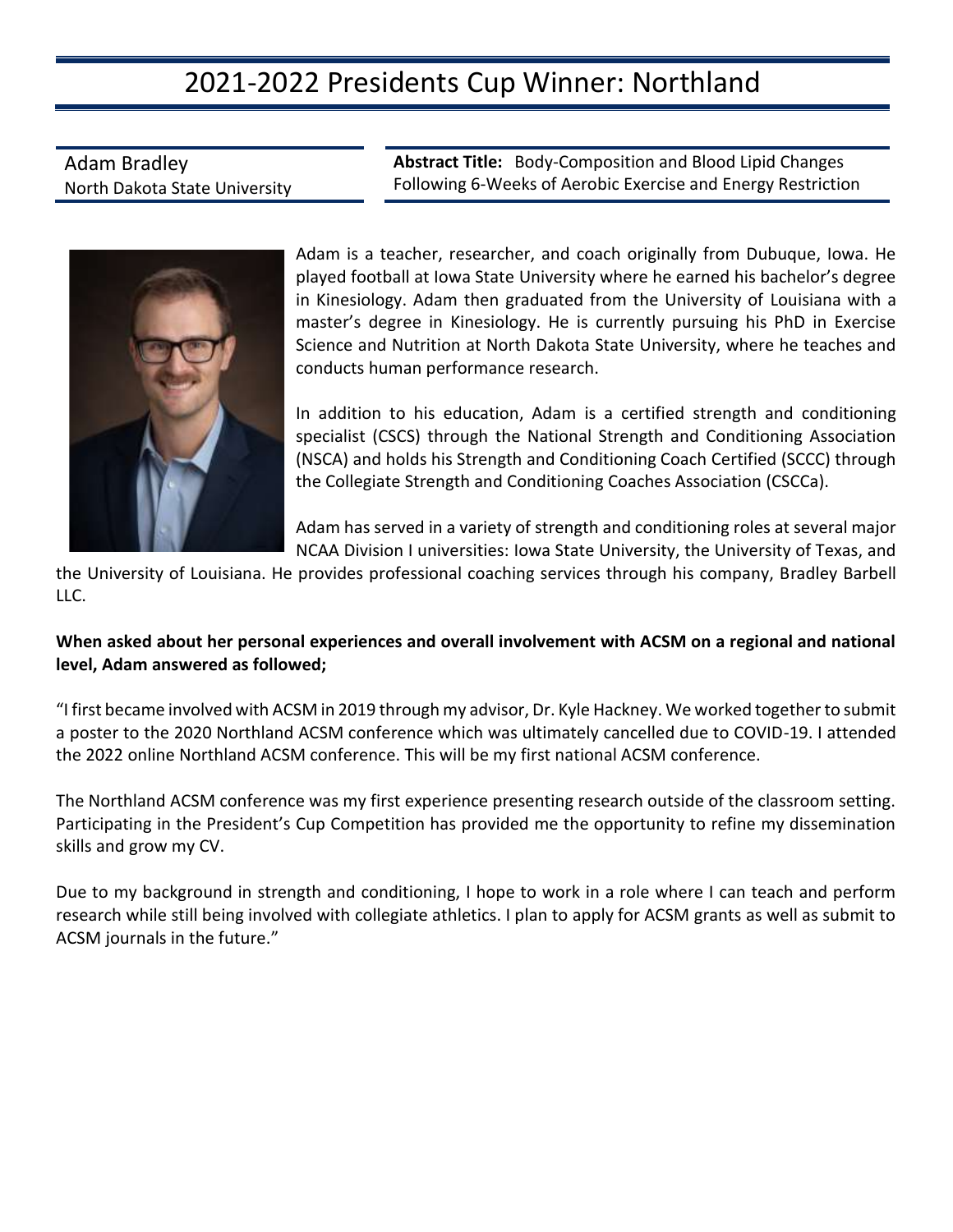### 2021-2022 Presidents Cup Winner: Northwest

Brendan W. Kaiser University of Oregon **Abstract Title:** Hot Water Immersion Versus Aerobic Exercise in Lowering Blood Pressure in Adults With Untreated Hypertension



I completed my undergraduate studies at the University of Delaware in 2018, with a major in Exercise Science and a minor in English Literature. I began my research career as an undergraduate research assistant in the renal rehab program within the Vascular Physiology Research Lab under the direction of Dr. David Edwards at the University of Delaware, supervising exercise training sessions in individuals with chronic kidney disease. I then transitioned to working as an undergraduate research assistant in the Cardiovascular Physiology Lab under the direction of Dr. William Farquhar FACSM, focusing on dietary sodium consumption and cardiovascular function. After finishing my undergraduate studies, I began my graduate training in the Cardiovascular, Exercise, and Environmental Physiology Lab at the University of Oregon, advised by Dr. John Halliwill FACSM and Dr. Christopher Minson

FACSM. During my initial years at the University of Oregon I worked on a variety of projects, including examining the role of histamine in acute responses and chronic adaptations to exercise, as well as the role of active vasodilation in regulation of cutaneous blood flow during passive heat stress. My master's work was at the intersection of exercise and environmental physiology, focused on the impact of hyperthermia on critical power as determined by a three-minute all-out test. My dissertation project is the data that I will present at the 2022 ACSM Annual Meeting, comparing hot water immersion versus aerobic exercise training in lowering blood pressure in adults with untreated hypertension.

#### **When asked about her personal experiences and overall involvement with ACSM on a regional and national level, Brendan answered as followed;**

"I became involved with ACSM in 2017 during my undergraduate studies. I was fortunate enough to attend the Mid-Atlantic regional chapter meeting and present a small piece of data from a larger study that was being conducted in the Cardiovascular Physiology Lab at the University of Delaware. MARC ACSM 2017 was my first ever academic conference and opened my eyes to the breadth of research being conducted by members of ACSM, something that I have been proud to be a part of during my career.

During my undergraduate studies at the University of Delaware, I attended the Mid-Atlantic Regional Chapter meeting in 2017, where I was awarded the Matthew Kerner Undergraduate Student Investigator Award for my presentation, "Effect of Dietary Salt Intake on Ambulatory Central Blood Pressure." During my graduate studies at the University of Oregon, I have attended the Northwest Chapter meeting three times, presenting in 2020 and 2022. In 2020 I presented my master's work related to hyperthermia and critical power, and this year I participated in the President's Cup competition presenting, "Hot Water Immersion versus Aerobic Exercise in Lowering Blood Pressure in Adults with Untreated Hypertension." The 2022 meeting will be my first time attending the National ACSM conference.

Participating in the President's Cup has been an excellent opportunity to communicate research that is at the heart of the ACSM mission. Collecting the data that I will present in the President's Cup Competition has been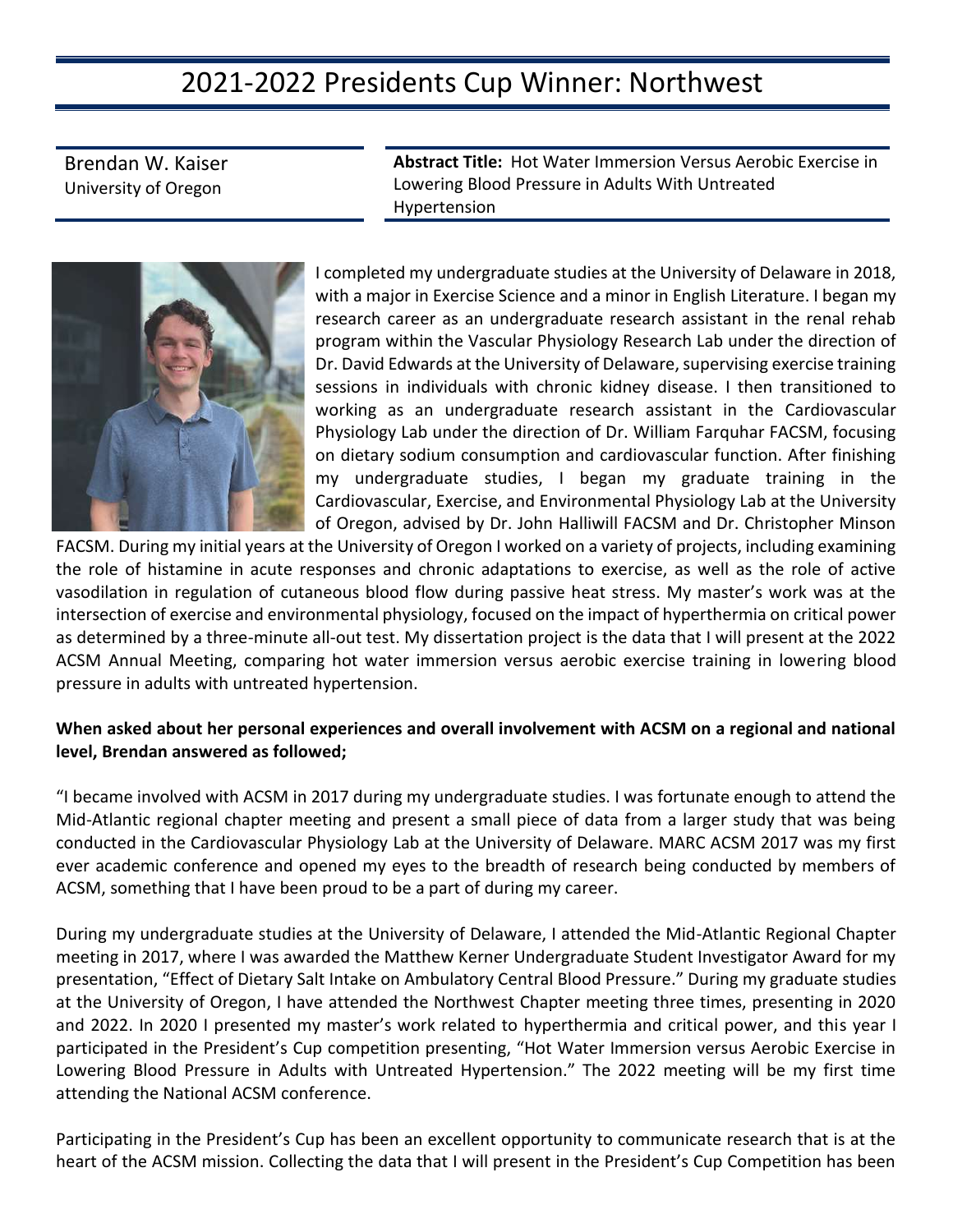a rewarding experience that involves practically applying concepts in exercise science with the goal of integrating and advancing scientific research. With each opportunity to present data to other researchers, I gain new ideas and perspectives that improve the quality of my work. These collaborative interactions help to foster rigorous science with the greatest potential for impact.

I anticipate that I will finish my PhD studies in June of 2023, and plan to move on to postdoctoral training related to cardiovascular, exercise, and environmental physiology. During both my undergraduate and graduate studies, I have greatly enjoyed being a trainee under the guidance of Fellows of the American College of Sports Medicine. Integrating concepts from basic science research into larger studies in clinical populations has been a very rewarding experience, and certainly a career goal that I hope to pursue. ACSM represents an invaluable interface between scientists, clinicians, and providers in all fashions, and I aim to continue to conduct research both basic and clinical that can have an impact at all levels of the American College of Sports Medicine."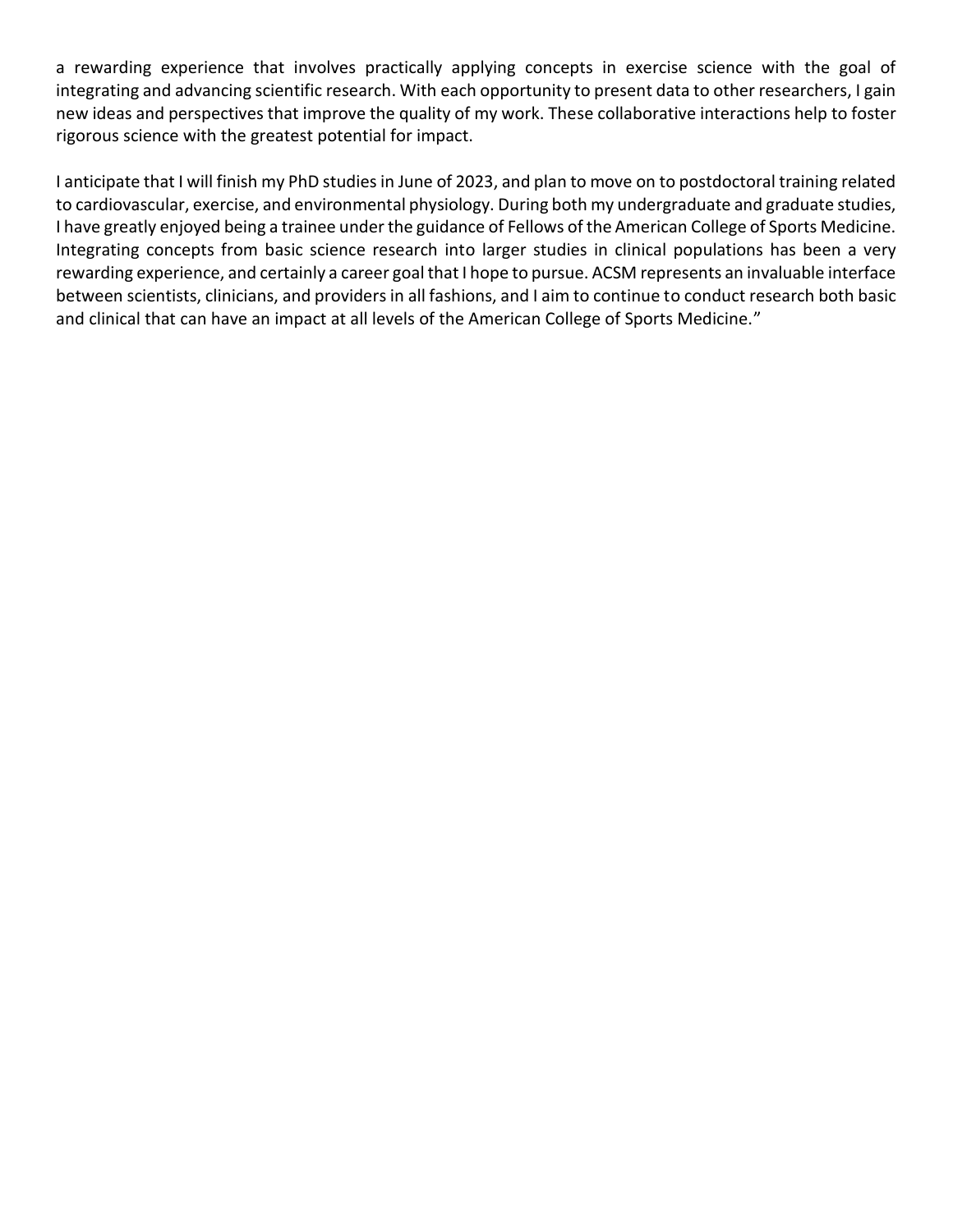### 2021-2022 Presidents Cup Winner: Rocky Mountain

Sophie L. Seward Colorado State University **Abstract Title:** One Week of Time-Restricted Eating Improves Markers of Cardiometabolic Health in Healthy Adults



I began my undergraduate studies at Western Colorado University as undeclared. It was not until I took an exercise physiology course with Dr. Ryan Weatherwax my junior year that I developed a strong interest in physiology and clinical research. Once I recognized my interested, I sought out a position as an undergraduate research assistant under the mentorship of Drs. Lance Dalleck and Christina Buchanan in the High Altitude Exercise Physiology Laboratory. Upon graduating with my bachelor's degree cum laude, I decided to stay at Western Colorado University and pursue a Master of Science degree in the High Altitude Exercise Physiology.

As a master's student, I worked as a research assistant for an evidence-based, supervised exercise program for people living with clinical conditions such as heart disease, stroke and diabetes, called Wellness Elevated. I was awarded a scholarship by the American Council on Exercise that paid for my certification as a Certified Medical Exercise Specialist. During my involvement with Wellness Elevated, I lead an investigation to examine if personalized exercise training based on ventilatory threshold would improve cardiovascular disease risk factors in 150 sedentary adults. At the conclusion of this study, I examined the data and became interested in how seasonal fluctuations (12-week community exercise in the fall versus winter) could have been a limitation. This interest led me to conduct a literature review on circadian rhythms and how it may impact exercise performance. After diving into the literature, I began to realize the impact of insufficient sleep and circadian disruption in relations to cardiovascular disease.

Ultimately, this led me to pursue a PhD with Dr. Broussard in the Sleep and Metabolism Laboratory at Colorado State University because of her ongoing research and expertise in the areas of sleep, circadian rhythms, and metabolic health at the whole-body and tissue-specific levels. Together, Dr. Broussard and I have developed a training plan to combine my interest in cardiovascular function/disease with clinical sleep and circadian research.

Between the completion of my master's degree and the beginning of my PhD, I worked as a certified personal trainer at Colorado Athletic Club in Boulder, Colorado while training for the 2020 USA Olympic marathon trials.

#### **When asked about her personal experiences and overall involvement with ACSM on a regional and national level, Sophie answered as followed;**

"The global health initiative that Exercise is Medicine was a cornerstone of my undergraduate and graduate education. I first became a member of ACSM as a student during my master's degree at Western Colorado University. Becoming a member provided me access to publications and online learning course opportunities that helped foster my research and career development.

I attended the virtual American College of Sports Medicine 2020 Annual Meeting where I presented the accepted abstract entitled, "Effect of community-based ventilatory threshold training program on metabolic syndrome risk factors." This year I attended the 2020 Rocky Mountain chapter where I presented my poster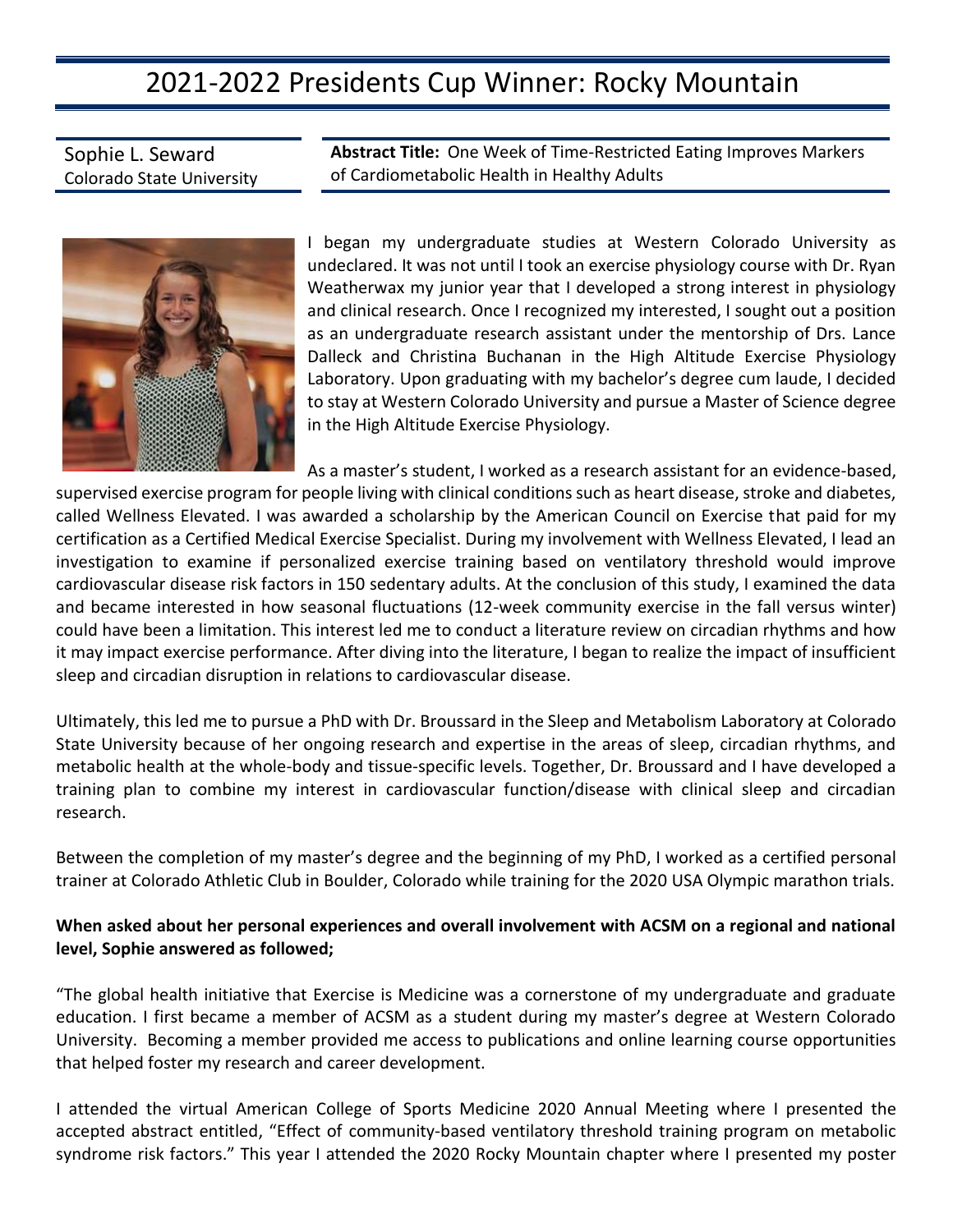entitled, "One week of time-restricted eating improves markers of cardiometabolic health in healthy adults." I am looking forward to attending ACSM's 2022 Annual Meeting in San Diego, California. This will be my first inperson national conference!

The ACSM mission to "[advance] and [integrate] scientific research to provide educational and practical application of exercise science and sports medicine" has guided my graduate research inquiries. As a result, my research has been centered on developing feasible and cost-effective lifestyle interventions that improve cardiovascular health. My past research in community-based exercise programs and my current research in meal timing are targeted to examine the effectiveness of lifestyle interventions to reduce cardiovascular risk factors.

My long-term research goals are to use circadian and exercise-based strategies to develop feasible and costeffective lifestyle interventions that improve cardiovascular health in people at risk for cardiovascular impairments. My academic training and research experiences have given me a strong foundation in cardiovascular disease and fueled my passion to pursue an independent research career to identify solutions to combat vascular dysfunction induced by sleep and circadian disruption. ACSM offers resources to help with professional growth and successfully transition from student to a successful professional. The ACSM resources will foster my passion of scientific innovation and communicating it effectively to impact public health."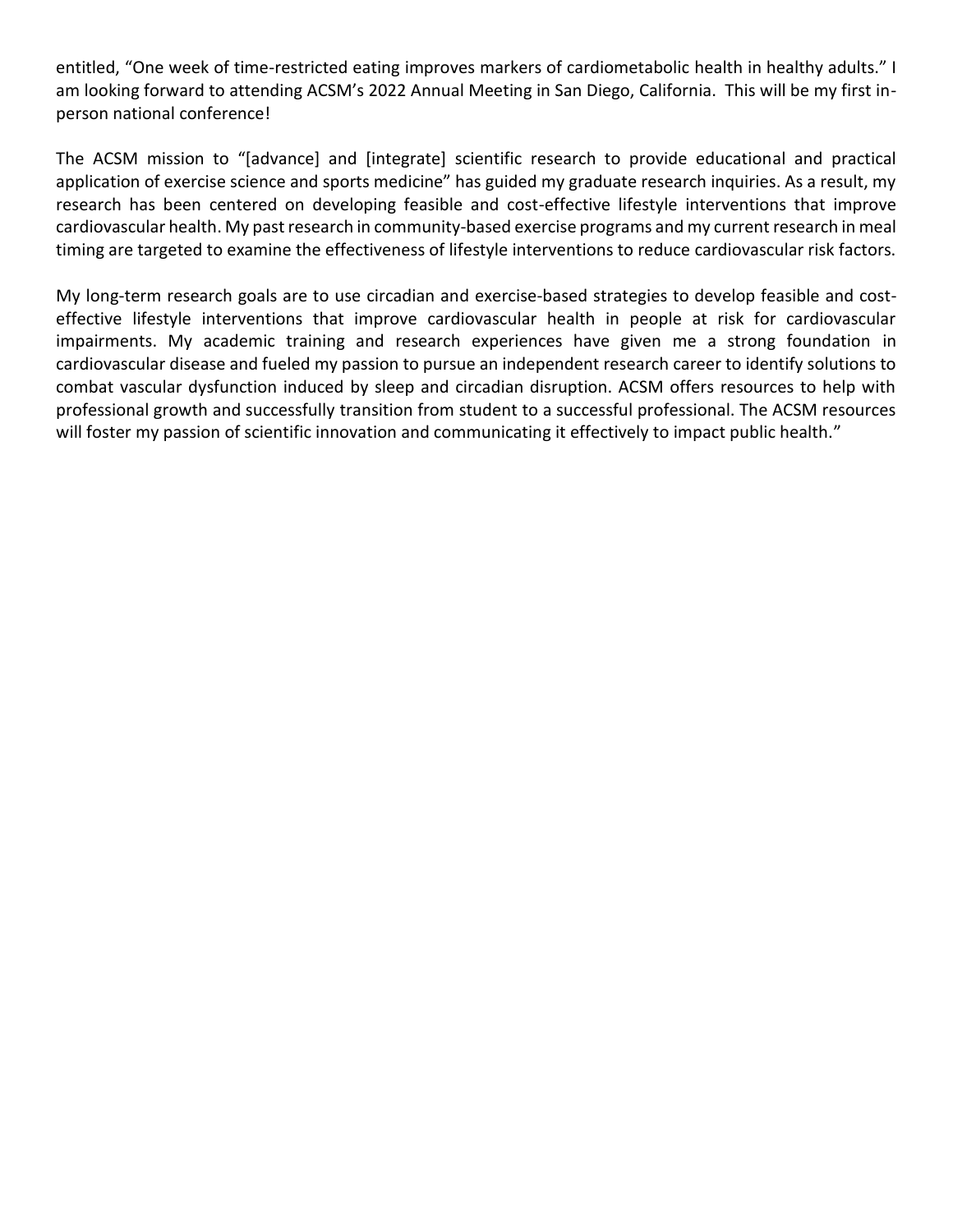## 2021-2022 Presidents Cup Winner: Southeast

Matthew Martenson Florida State University

**Abstract Title:** Daily Stretching with Ankle Dorsiflexion Splint Improves Measures of Microvascular Reactivity in Patients with Peripheral Artery Disease



Matthew "Jake" Martenson began his academic career at Mercer University by completing his B.S. in Biology and his Master's in Public Health. While earning his MPH, he developed a fascination with exercise due to its role in health promotion and disease prevention. With this interest in mind, he subsequently earned his M.S. in Applied Physiology and Kinesiology at the University of Florida. During his tenure at UF, he worked on projects at the UF Health Orthopaedic and Sports Medicine Institute pertaining to ability of resistance training to improve pain and function in patients with knee osteoarthritis. Jake then spent four years as an Exercise Physiologist at the Health & Wellness Center at Florida Hospital Wesley

Chapel. In this role, he oversaw the facility's "Exercise Is Medicine" physician referral program and started "Well On Your Way"- a free 12 week exercise intervention for diabetics. Jake is currently a PhD candidate in Exercise Physiology at Florida State University. His research focuses on a stretching intervention in patients with Peripheral Artery Disease to improve vascular health and physical function.

#### **When asked about her personal experiences and overall involvement with ACSM on a regional and national level, Matthew answered as followed;**

"I originally joined ACSM as a graduate student in Public Health. I had no background in exercise science at the time, but I was drawn to research published in ACSM journals. After earning my MS in Applied Physiology and Kinesiology, I obtained my ACSM Exercise Physiologist Certification and worked with hundreds of individuals in an exercise prescription and training capacity. Since returning to academia, I've been a part of 3 abstract submissions to Southeast ACSM conferences.

The first ACSM meeting I attended was the Annual Meeting in 2014 in Orlando, FL. I went to this meeting as a practicing Exercise Physiologist and attend several symposiums/lectures pertaining to Exercise Is Medicine. Since that time, I've been an attendee at the 2021 and 2022 Annual Meetings for the Southeast Chapter of ACSM. I've presented abstracts at both of these regional meetings.

Membership and participation in ACSM have enhanced my graduate training by connecting me with people and ideas that I would not encounter otherwise. By connecting with academic faculty, fitness professionals, and other students through ACSM, I've received feedback on my research, have been given valuable career advice, and have established relationships that will enhance future opportunities and collaborations. ACSM's dissemination of ideas through publications and newsletters has also provided value for my training by giving a view of the current landscape of research in our field. Participating in the President's Cup Competition has enhanced my training by challenging me to explain my research to people with a variety of backgrounds and, in turn, critically think about how I conduct my research based on other students in the competition.

Though it remains unknown whether I remain in academia or venture into the private or government sectors, I do plan to continue with teaching and research in some capacity. ACSM will always play a prominent role in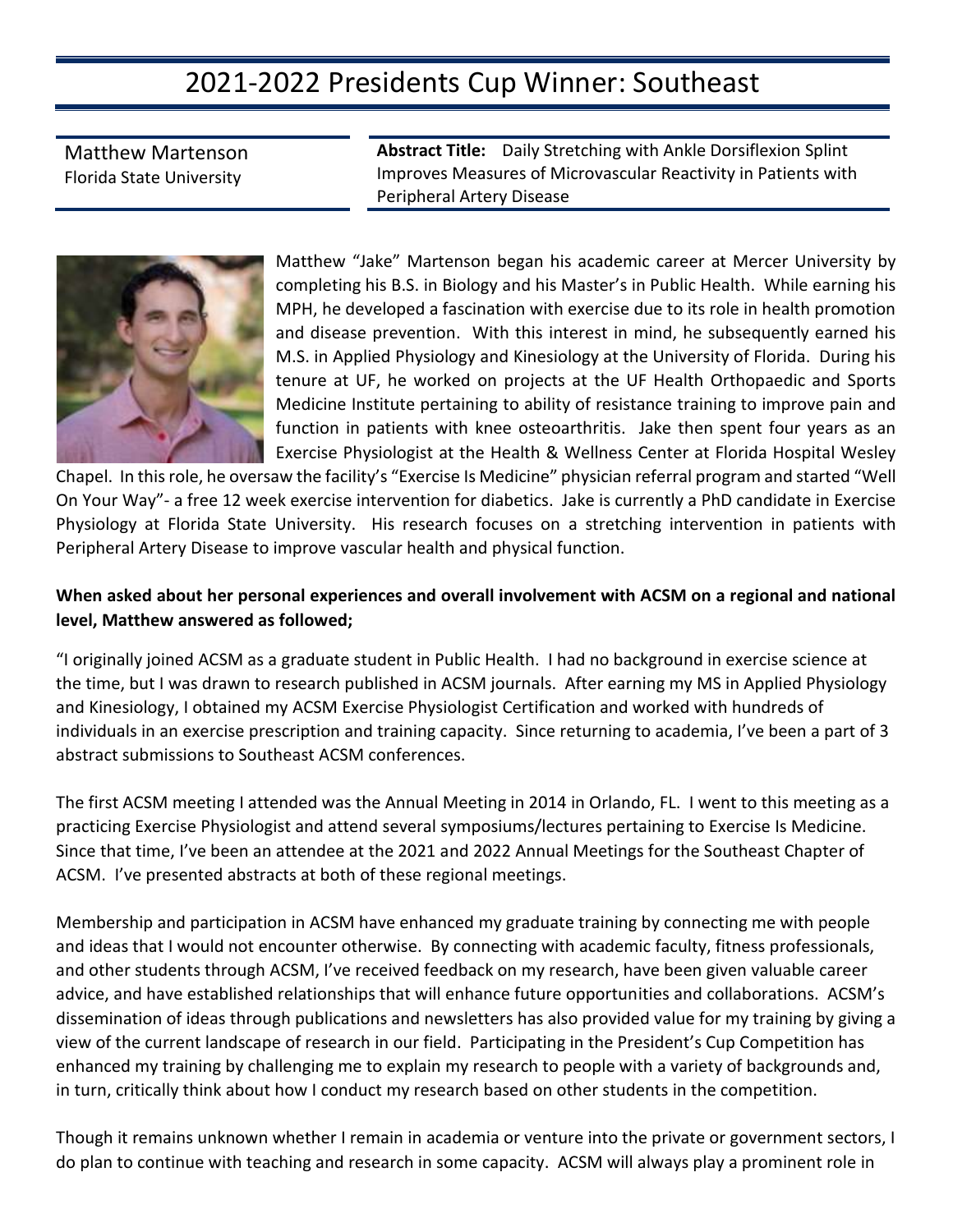each of those areas. With regard to teaching, ACSM consistently provides rigorous curriculum to educate future health and fitness professionals. I will heavily rely on ACSM's updates and guidelines to inform my teaching practice. In terms of research, ACSM provides a tremendous platform to share my work and develop collaborations with other ACSM members. Continuing to play a role in the dissemination of research at ACSM conferences and in ACSM publications will certainly be a priority of mine regardless of vocation."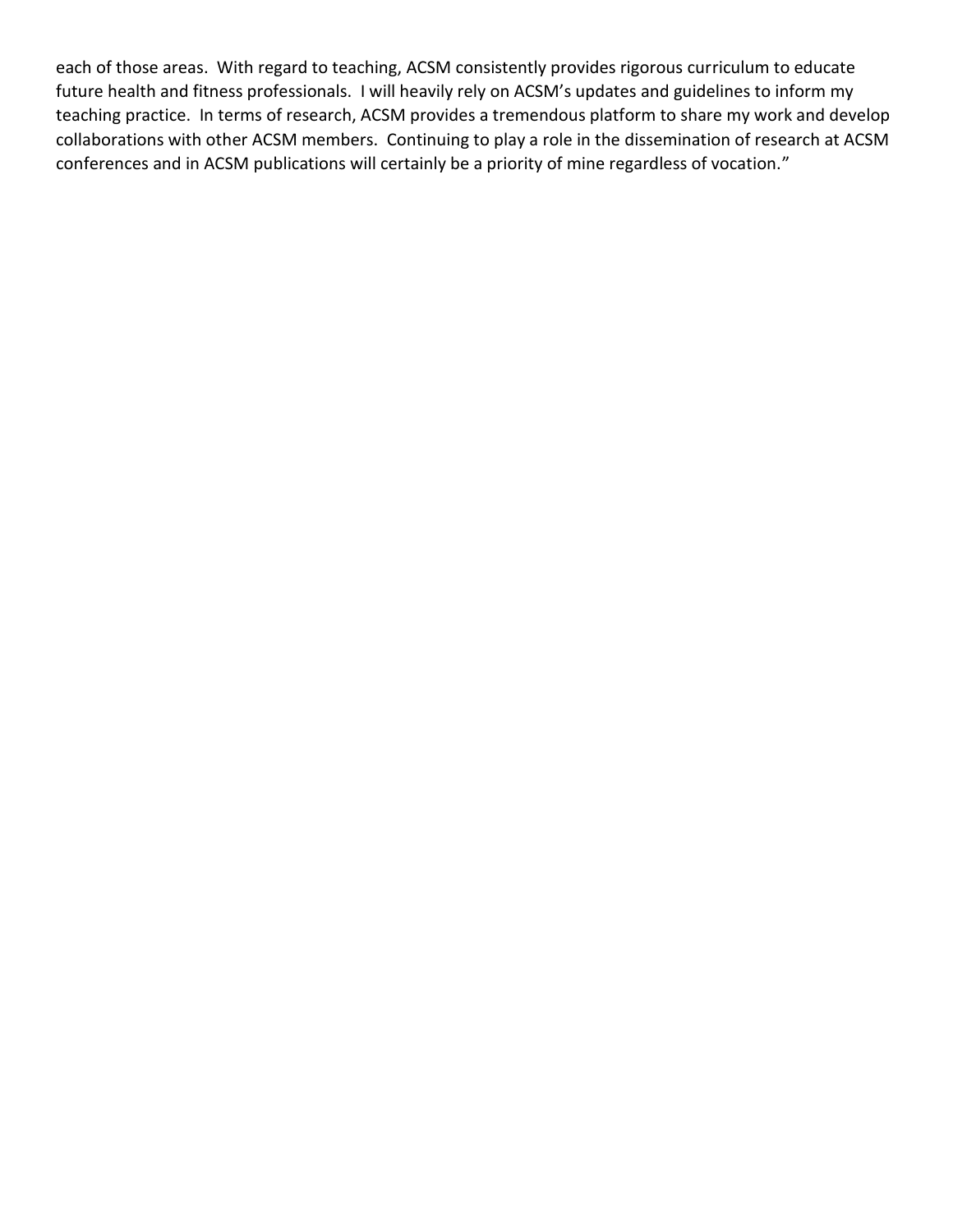### 2021-2022 Presidents Cup Winner: Southwest

Suhas Rao Velichala University of California, San Diego

**Abstract Title:** Self-Generated Lower Body Negative Pressure as a No-Power Countermeasure for Deep Space



Suhas Velichala is a fourth-year undergraduate student at the University of California, San Diego where he is working on obtaining a Bachelor of Science in Global Health and a minor in Biology. His interest in exercise science stems from his love for sports and his career goals which lie in the medical field. Suhas' experience, with regards to the field of exercise science, entails assisting athletic trainers and working with athletes on game day as well as working on research projects in conjunction with UC San Diego's Department of Orthopaedic Surgery. In his spare time, Suhas enjoys playing basketball/soccer, following Formula 1 racing, and learning more about the advancements in modern day health technology.

**When asked about her personal experiences and overall involvement with ACSM on a regional and national level, Suhas answered as followed;**

"I was first introduced to ACSM by Dr. Alan Hargens, the principal investigator of many of my research projects that I was fortunate to work on. As a student researcher, I was encouraged by Dr. Hargens to apply to present our work at the Southwest Region of ACSM's annual meeting for the student researcher award. I have greatly enjoyed my interactions at the ACSM events while also learning a lot and I look forward to learning even more about the latest innovation in exercise science at future meetings. I have attended the Southwest Chapter of ACSM's annual meeting in 2021.

Participating in ACSM and the President's Cup Competition has provided me, an undergraduate student researcher, an opportunity to learn from other professionals in my field of interest and has helped me consolidate my interest in exercise science. These opportunities have allowed me to engage/participate in research processes and present my findings to others. Overall, I hope to use these experiences to strengthen my own skill sets and to hopefully continue researching and innovating in the field of sports medicine.

My future career goals involve becoming a physician and to eventually get involved with orthopaedic surgery, more specifically with regards to sports medicine. While doing so, I hope to remain engaged with exercise science related research and innovating in the field of sports medicine. As a current and future member of ACSM I look forward to utilizing all the available resources and learning from other health professionals to incorporate the latest innovations in sports science into my own practice."